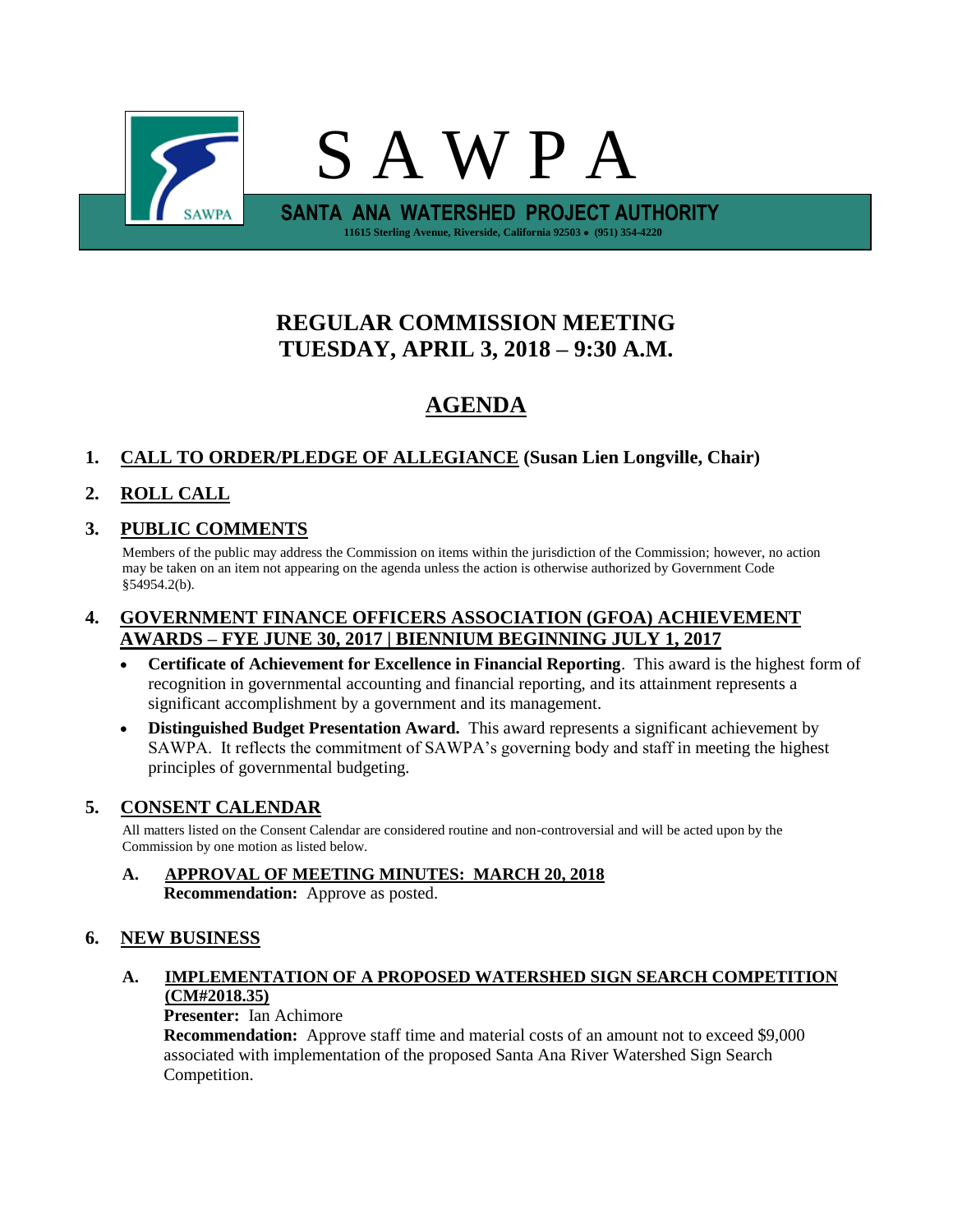#### **B. UPDATE ON PA 22 COMMITTEE ACTIVITIES (CM#2018.36) Presenter:** Mark Norton **Recommendation:** Receive and file.

# **7. INFORMATIONAL REPORTS**

**Recommendation:** Receive for information.

- **A. UPDATE – BRINELINE OPERATIONS Presenter:** Carlos Quintero
- **B. CHAIR'S COMMENTS/REPORT**
- **C. COMMISSIONERS' COMMENTS**
- **D. COMMISSIONERS' REQUEST FOR FUTURE AGENDA ITEMS**

#### **8. CLOSED SESSION**

#### **A. CONFERENCE WITH LEGAL COUNSEL – EXISTING LITIGATION PURSUANT TO GOVERNMENT CODE SECTION 54956.9(d)(1)**

Name of Case: Spiniello Companies v. Charles King Company, Inc., Santa Ana Watershed Project Authority, The Ohio Casualty Insurance Company (Superior Court of Los Angeles BC616589)

#### **B. PURSUANT TO GOVERNMENT CODE SECTION 54957.6 – CONFERENCE WITH LABOR NEGOTIATOR**

SAWPA Designated Representative: General Manager Richard E. Haller Non-Represented Employees: All SAWPA employees

### **9. ADJOURNMENT**

Americans with Disabilities Act: If you require any special disability related accommodations to participate in this meeting, please call (951) 354-4230 or email kberry@sawpa.org. Notification at least 48 hours prior to the meeting will enable staff to make reasonable arrangements to ensure accessibility for this meeting. Requests should specify the nature of the disability and the type of accommodation requested.

Materials related to an item on this agenda submitted to the Commission after distribution of the agenda packet are available for public inspection during normal business hours at the SAWPA office, 11615 Sterling Avenue, Riverside, and available a[t www.sawpa.org,](http://www.sawpa.org/) subject to staff's ability to post documents prior to the meeting.

#### **Declaration of Posting**

I, Kelly Berry, Clerk of the Board of the Santa Ana Watershed Project Authority declare that on Wednesday, March 28, 2018, a copy of this agenda has been uploaded to the SAWPA website at [www.sawpa.org](http://www.sawpa.org/) and posted at the SAWPA office, 11615 Sterling Avenue, Riverside, California.

/s/

Kelly Berry, CMC

\_\_\_\_\_\_\_\_\_\_\_\_\_\_\_\_\_\_\_\_\_\_\_\_\_\_\_\_\_\_\_\_\_\_\_\_\_\_\_